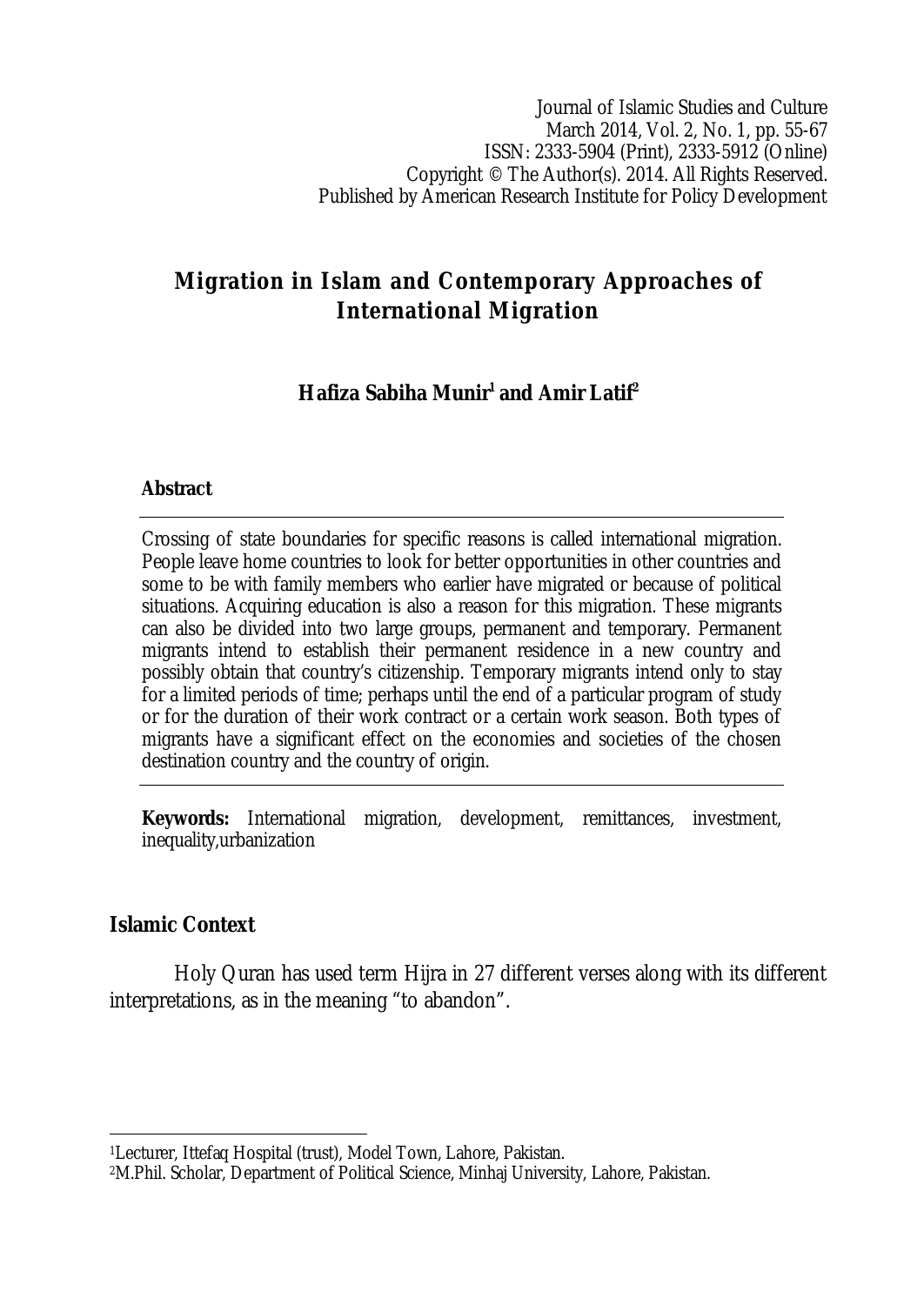As in (4:34) and

 **♧<sub></sub>** 美♧୵◚☺ឃ៶ ◆□☆☆□□■→♪☆◎□•☆■①○○◎⊕∞∞→□■♪☆◎◆☆☆○●●☆☆☆☆→ <sub></sub><sub>⊁</sub>ㅇⅡ→≏□←ા???☆☆☆↑←●□☎☆??♡☆☆☆↑?↑↑↑ ▧◂▫☎⊁◻◸ٰ☆∅▦◂◿◐◨์์์์์୪ਲ਼◑◼◼◕ਨ◷▧◐ுිිූଯര▦◻◊ි♡ **47⊁&₩85€€€€€€€€€€€€€€€€€€** 

Men are the protectors and maintainers of women, because Allah has given the one more (strength) than the other, and because They support them from their means. Therefore the righteous women are devoutly obedient, and guard In (the husband's) absence what Allah would have them guard. As to those women on whose part ye fear disloyalty and ill-conduct, admonish them (first), (Next), refuse to share their beds, (and last) beat them (lightly); but if They return to obedience, seek not against them means (of annoyance): for Allah is Most High, great (above you all). (4:34)

However, this same term has been used to determine the fact of going off from a country of the infidels or Kafirs and to join the Muslim community. There are various researchers who have explained why people migrate from one to another area. If we take some of Quranic verses with reference to migration, we come to have a basic conclusion of for the noble cause and for the Will of Allah; following are some examples from the Holy Verses of Quran.

 **796A + 20000000+++2%%G+0→ #000 2+07106/+8#%0**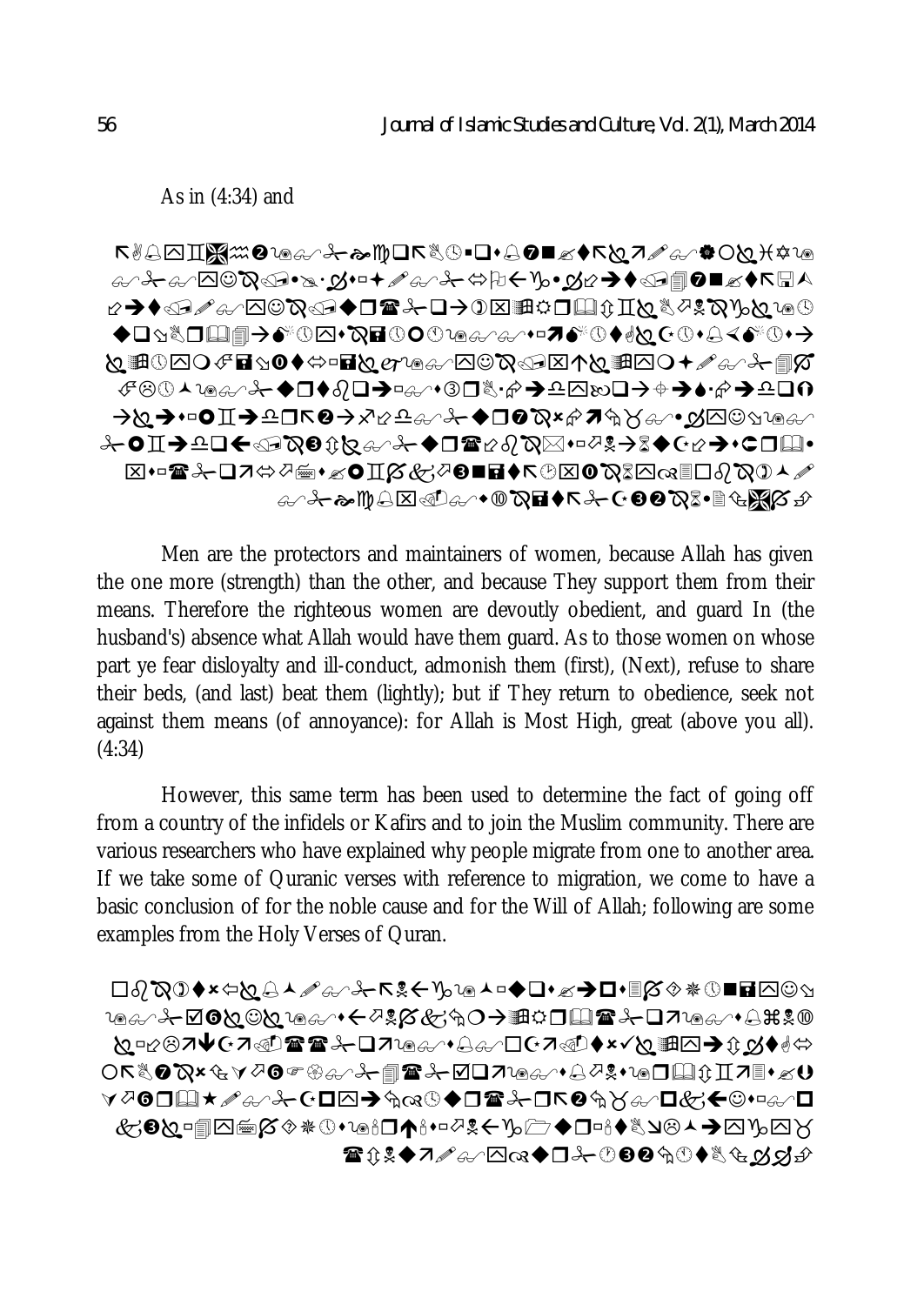When angels take the souls of those who die In sin against their souls, They say: "In what (plight) were ye?" They reply: "Weak and oppressed were we In the earth." They say: "Was not the earth of Allah spacious Enough for you to move yourselves away (from evil)?" such men will find their abode In Hell,- what an evil refuge! – (4:97).

 **]</u>۞फ**€घ◘€⊠∉⊻<del>€</del>®®€€€≥®∮®©€घे©<del>°</del> **|X0**00R3←!?QQQ☆□→?/\*0000000D?+Q◆QQ¥■R00XQQ ◼**◿♦↖★**⇗♧╱<del>ಚ</del>€♦∂ط۞<del>◁</del>◘◆◻+<del>⇗</del>♧╱<del>ಚ</del>⊀◑◻→▦▨◕♧◜</u>†☺<u>◎</u>ष  $O$  =  $\mathbf{0}$   $\mathbf{\hat{H}}$   $\mathbf{\hat{H}}$   $\mathbf{\hat{F}}$   $\mathbf{\hat{F}}$   $\mathbf{\hat{F}}$ 

He who forsakes His home In the cause of Allah, finds In the earth many a refuge, wide and spacious: should He die As a refugee from home for Allah and His Messenger, His reward becomes due and sure with Allah. and Allah is Oft-forgiving, Most Merciful. (4:100)

♦∗⇦Юِ↳▴⇗♤<sub></sub>Ε ♣ D۞۞۞۞۞۞<del></del> **಄☆♪♦௵**♪</del>♨☎ౣ<del></u>ン□←/α?♪←♡?←♪©™←♪₩□♦<u>™</u>∠₽₩</del> ӿ♧୵♦◑⇙ុ៰౷៶⋒ୡ୵℀₢◘♦₢₱○⊠ଠ☎↖◕ុਮॏॷ◈♦□∅□♦◕ុ҈ӝ  $\circledcirc \circledcirc \circledcirc \circledcirc$ 

To those who leave their homes In the cause of Allah, after suffering oppression,- we will Assuredly give a goodly home In This world; but truly the reward of the Hereafter will be greater. if They only realised (this)! (16:41).

◦ρ♦X⊡α€∎₫₫₫₫₫₫₫₫₫₽₽₫₽₹₽₫₫₫₫₫₽₫₫₩₽₫₽■<del>₩</del>₽₽₽₩₽₽ *◢♧*◞<del></del>⊁☎⊁◻↖◕⊠▦•▤▤◕◼<u>◿</u>◹▦◑◑<u>◶</u>◶◞<del></del>-▤◕◻◚◙◹◪•▤♦◻▾◢<del>◶</del> **⊹<sub></sup>≁</del>≈©<u>Q</u>х&≁◆⊙□፼≤◆**∆™®G∕⊹ <del>"+</del>∠&∕⊹◆□9®⊗∞◆≤⋭₽◎°®</sub> **GB** + D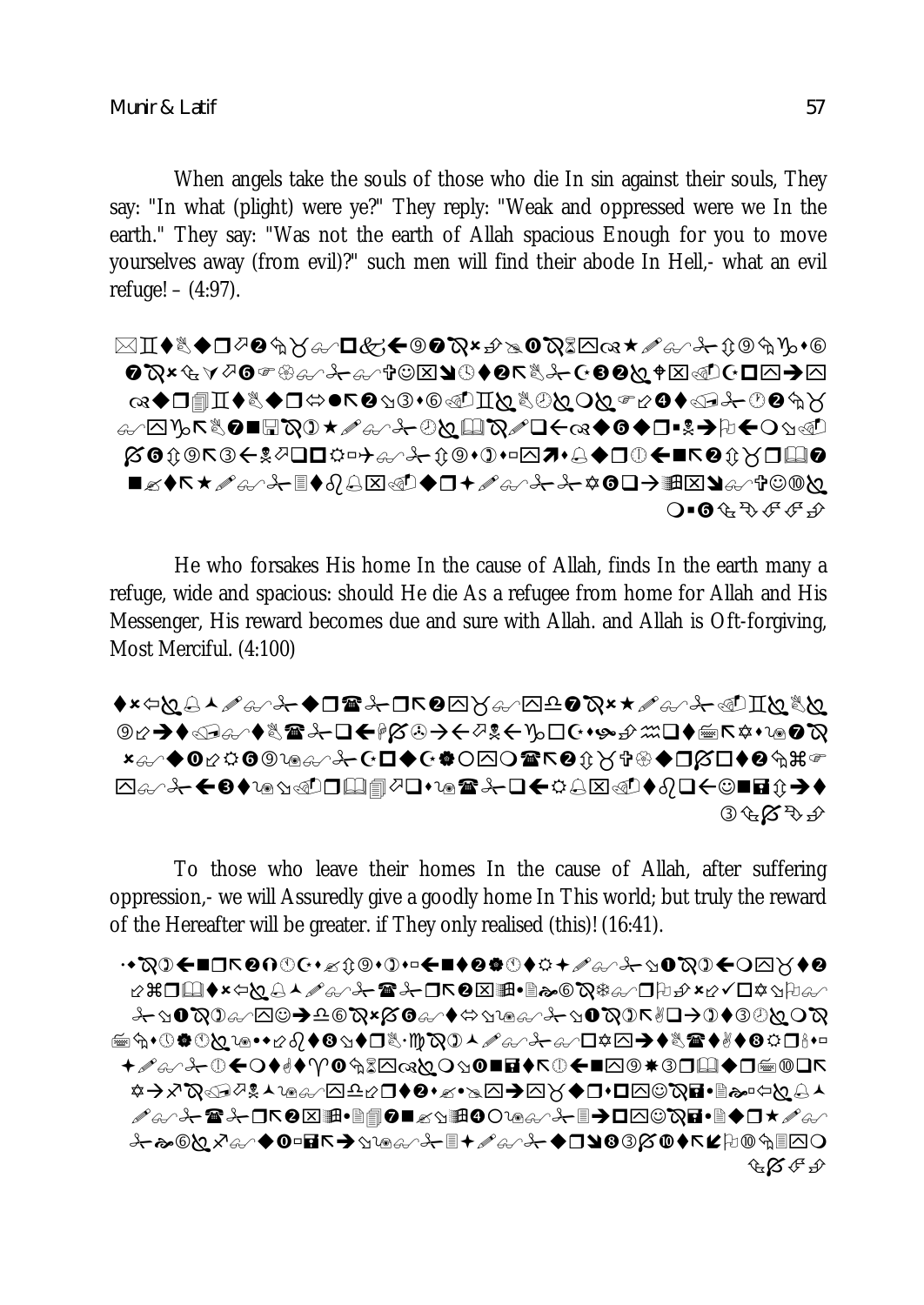40. if ye help not (your leader), (it is no matter): for Allah did indeed help him, when the unbelievers drove Him out: He had no more than one companion; They two were In the cave, and He said to His companion, "Have no fear, for Allah is with us": then Allah sent down His peace upon him, and strengthened Him with forces which ye saw not, and humbled to the depths the word of the Unbelievers. but the word of Allah is Exalted to the heights: for Allah is Exalted In Might, wise. (9:40)

This same fact of Immigration has been truly marked in the Muslim History and from the very inception as well. Historians wrote on different aspects, that how and why Prophet Muhammad (PBUH) sent His followers to Ethiopia for protection by the inhabitants of the city of Mecca. In doing so Holy Prophet (PBUH) wrote a letter to the King of Ethiopia to recognize Him as a Messenger of God and also to embrace Islam as well. Similarly, a migration or Hijrat was also done by Muhammad (PBUH) along with some of his followers (R.A.), left native city (Mecca) in September, 622 A.D. and went to Yasrub (Medina), city of His Mother. Which marks beginning of a new Islamic era, era of Hijra.The immigrants for Medina were called Muhagirin and those who gave them good reception were called Ansar(the supporters). It is also a fact that some Muslims, however, remained in Mecca and practiced their faith secretly(Abu Salieh, 1996.)

### **Introduction**

Migration is called when people living in a part of world for different reasons moved to other part for livelihood and other specific needs like, war and order situation of home country (wikipedia).

According to a system for the categorization of international migrants, there are nine groups: (1) irregular, (2) illegal or undocumented,(3) highly skilled and business class,(4) refugees; (5) in quest of asylum,(6) forced migration; (7) family members,(8) return migrants and (9) low-skilled migrants, then they can be divided into two main groups, (A) permanent and (B) temporary.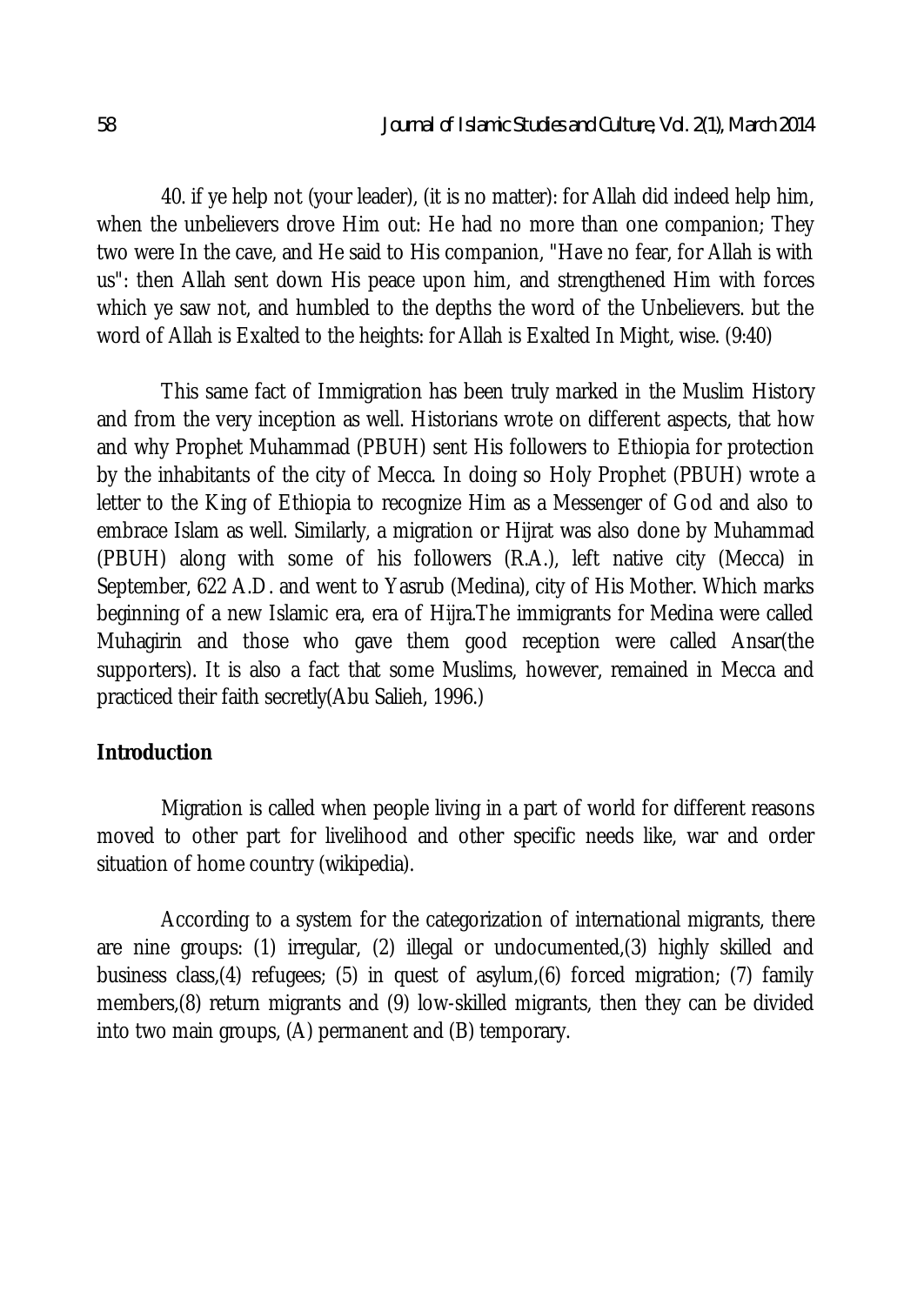But in the context of contemporary studies there are many theories with reference to international migration among them one of the most important factor is economic conditionswhich is drawing people for higher income through migration. Some other important affects that become the factors for decision to be an immigrant are family and friendship relations. One of the most important patterns(Massey *et al.*, 1994; Bauer *et al.*, 1998) attempted to explain why international immigration occurs.

## **Macro Theory**

Perhaps one of the oldest and best-known theories of international migration that first was made to explain migration of laborersfor economic development. According to the theory international migration, is caused by geographic differences in the supply and demand for labor. Areas with a large number of labors relative to capital have a low market wage, while areas with limited labors relative to capital ultimately are a high market wage. Thisprime difference in wages causes migration of labors from a relatively low-wage country to move to a comparatively high-wage destination. The result of this movement will be sometimes decreases of labor and rise in wages in poor country, while increases of labor and fall in wages in richer country.

According to Massey et al., (1993) following are different propositions and assumptions:

- 1. International migration of workers is the result of wage rate differences among countries.
- 2. Elimination of these differences will end the movement of labor, and migration will be minimized in the absence of such differentials.
- 3. International flows of highly skilled workersrespond to differences in the rate of return to human capital, which may be different from the overall wage rate, yielding a distinct pattern of migration that may be opposite that of unskilled workers.
- 4. Labor market is the cause root by which international migration of labor stimulate and other reasons do not have important effects on international migration.
- 5. To check this flow and also to regular migration governments ways also are the cause of increase or decrease of this migration of both sending and/or receiving countries.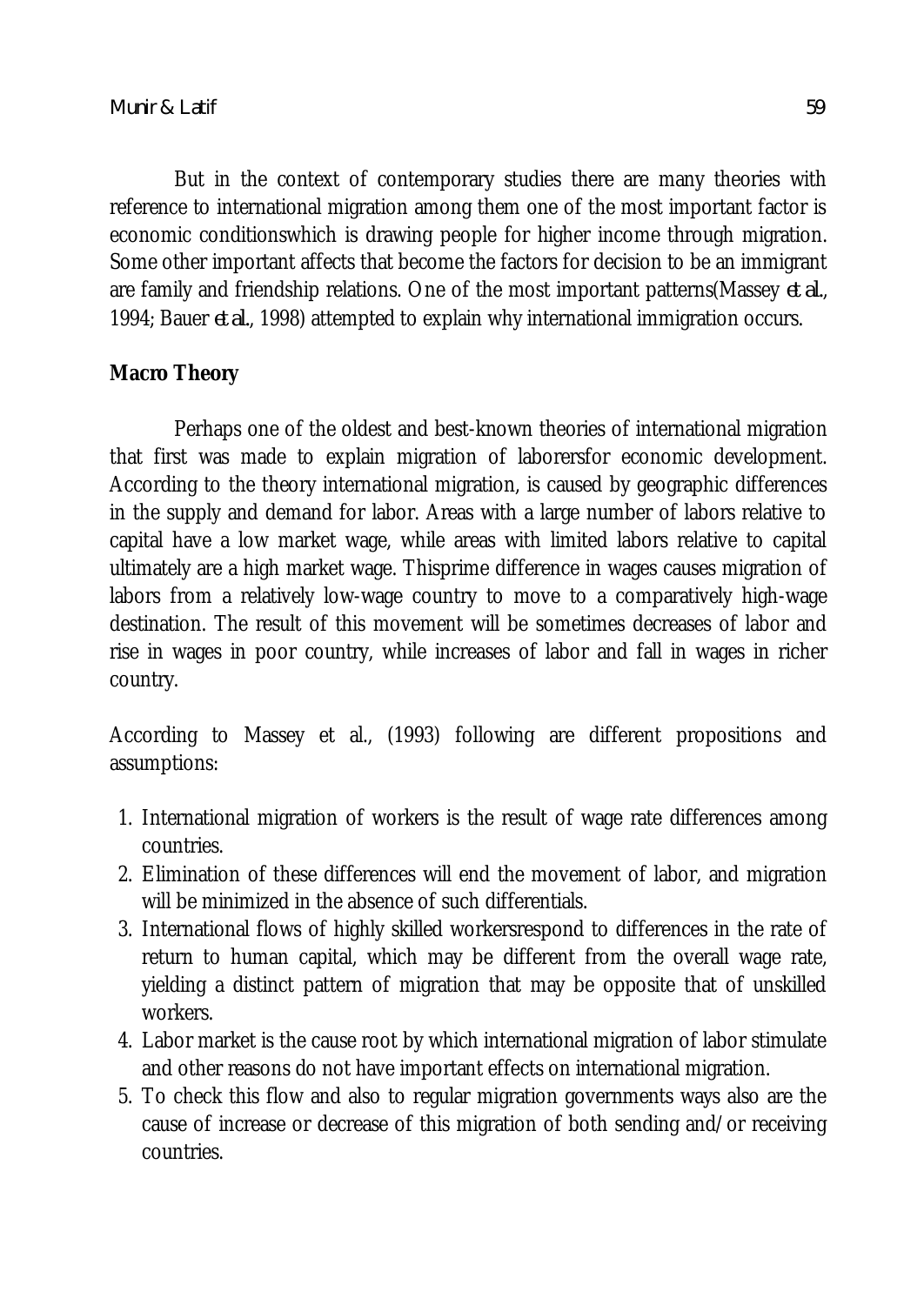## **Micro Theory**

Microeconomic model of individual choice is quite corresponding to the macroeconomic model (Sjaastad, 1962). This theory explains that an individual first of all calculates costs and benefits of the migration and only after a positive result, mainly financial is the motive behind his/her migration. In the modern times people become a commodity, and for the more financial gain they move from one area to another, according to their skills. All this higher financial benefits are the result of the cost of travelling, search of work, effort to acquire new language, new culture, difficulties in new and more competitive market and also areas related to psychological costs like, old friends, parents, language and culture as well.

All these likely migrants keep in mind these costs and benefits before going to any foreign location and always move for the positive returns and greater benefits. These future estimates are likely high, corresponding to skills, destination and also probability of the future job and also having expected destination earning.

According to Massey et al., (1993) this outlook has the following points

- 1. International migration stems from differences in earnings and employment rates, whose product determines expected earnings (in contrast, assumed full employment).
- 2. Likely or probability in the increase of wages or remuneration as compare to the sending country (e.g., education, experience, training, language skills) will increase the possibility of international migration.
- 3. Increase in the ration of migration is the result of lower cost benefits of characteristics and social conditions as well as technologies, hence raise international migration probability.
- 4. Migration does not happen in the absence of differences in wage rates between countries, rather it happens until expected earnings becomes more than net costs of movement, and this movement does not stop until both thesefactors been equalized.
- 5. The size of difference in expected returns determines the size of the migrants between countries.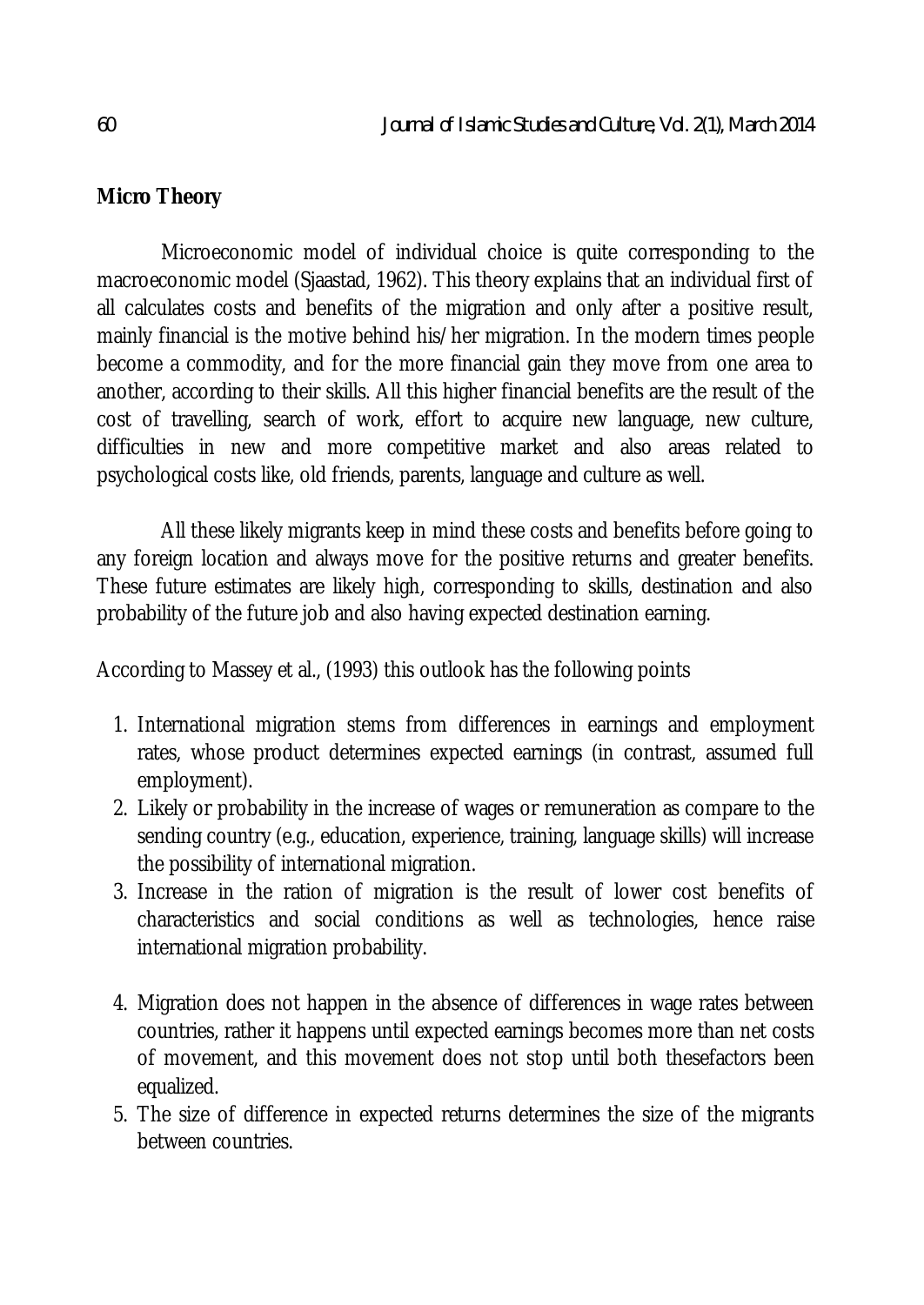- 6. Decisions related to migration only initiate when there is unbalance between labor and markets (wages); other factors do not directly influence this decision.
- 7. If conditions in receiving countries are attractive to migrants, migration costs will be negative and in that case, to stop migration a negative earnings derivativewould be necessary.

## **Push and Pull Theory**

Migration Push and Pull theory can be said as the economic factors of migration in the sending as well as in receiving country. Migration cannot only be said as the main factor including population, unemployment or low standards of living in the home country and these factors are called pushfactors. On the other hand, demand of labor, more financial opportunities and freedom in the receiving country and these factors are called pull factors. And according to Dutta (2002) migration of any type, forced or by own will, can be explained in these terms of push and pull factors. Push factors indicate negative characteristics whereas pull factors identify as positive characteristics. According to social scientists of this group it is the permanent demand by the developed nations which is the main factor rather the low wages or unemployment issues, so pull factor dominates the push factor.

## **World Systems Theory**

According to the followers of this theory (Petras, 1981 and Morawska, 1990) international migration is not the result of division of labor market within a country, but the main driving force to this is the structure of world market that has developed since the sixteenth century. According to this theory, the penetration of capitalist economic relations into non-capitalist societies creates a movable population that is also inclined to international migration.

As the main target behind the capitalist firms and owners is higher profit and greater wealth, so they penetrate into the poor countries to find out raw material, low wage labor, land and new markets as well. Earlier it was done by colonial regimes but now it the era of MNC's or MNE's on acceptable terms and conditions. And now this expansion outward which started from Western Europe and North America has now transferred its weight to the large human population into the world's most growing market economy for acquiring land, raw materials, and labor to the regions come under their influence and control as markets. This generates migration flows inevitably, some of which have always moved abroad (Massey, 1989).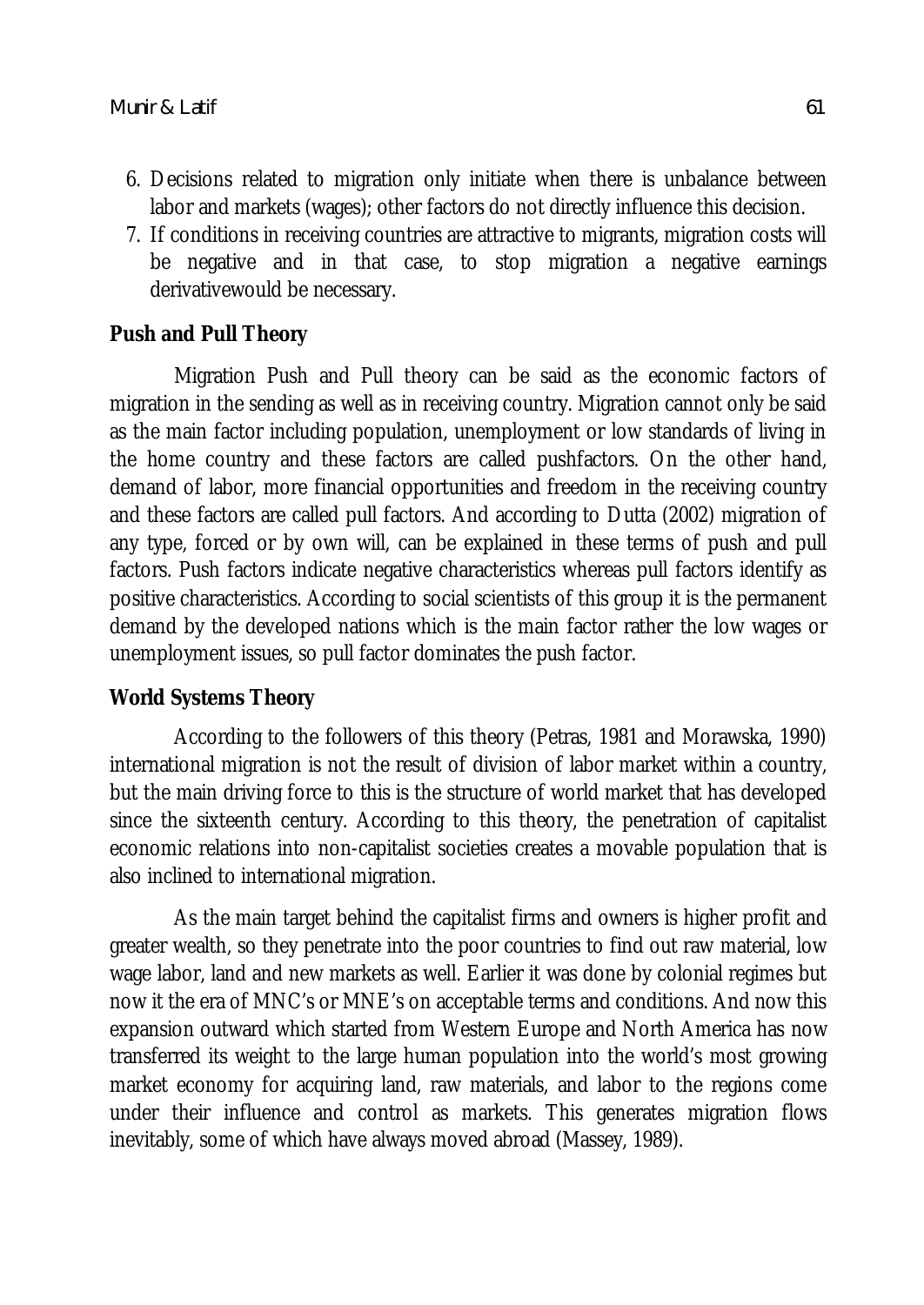### **Merits of Migration**

#### Financial Stability

As we discussed that prime reason for migrating is the financial benefit and after the calculation of the higher costs one may leave his/her country as there one is not having adequate pay for the concerned skills. In calculating these cost benefits likely emigrant see better chances and increase in pay rates with better living standards. To have better job in a foreign country is also intensified to send back foreign reserves or money to support families and relatives.

### Educational Opportunities

As we know that every country has a different education system in which some countries excel at large while some are lagging behind. Education nowadays is the main driving force for the better financial gains or in other words for better future as well, which is among the main causes of the migration in the contemporary era. So, students at all levels from college level to university may migrate to achieve better education from education institutions of the developed nations which ultimately means better work opportunity and more skillful individual.

#### Religious Freedom

As far as the religious freedom is concerned it was declared as universal human right by United Nation Organization in 1948. As we know that some counties do not allow practice of some concerned religious beliefs within their jurisdiction. Hence, in these circumstances migration to an area of secular thoughts will be fruitful for those religious beliefs which are suppressed in some countries. By migration they may practice the religion of the choice of their own. Health Benefits

Every individual wants that he may live in an environment which is very suitable for his better health with better housing and better medicine to stay fit for a long time scale. As we know that there are some counties which have better health and medical facilities and the result of these inputs is the better and fit population of that concerned country, and with a longer life expectancies. This trend is also works as a motive behind migration to one place to another.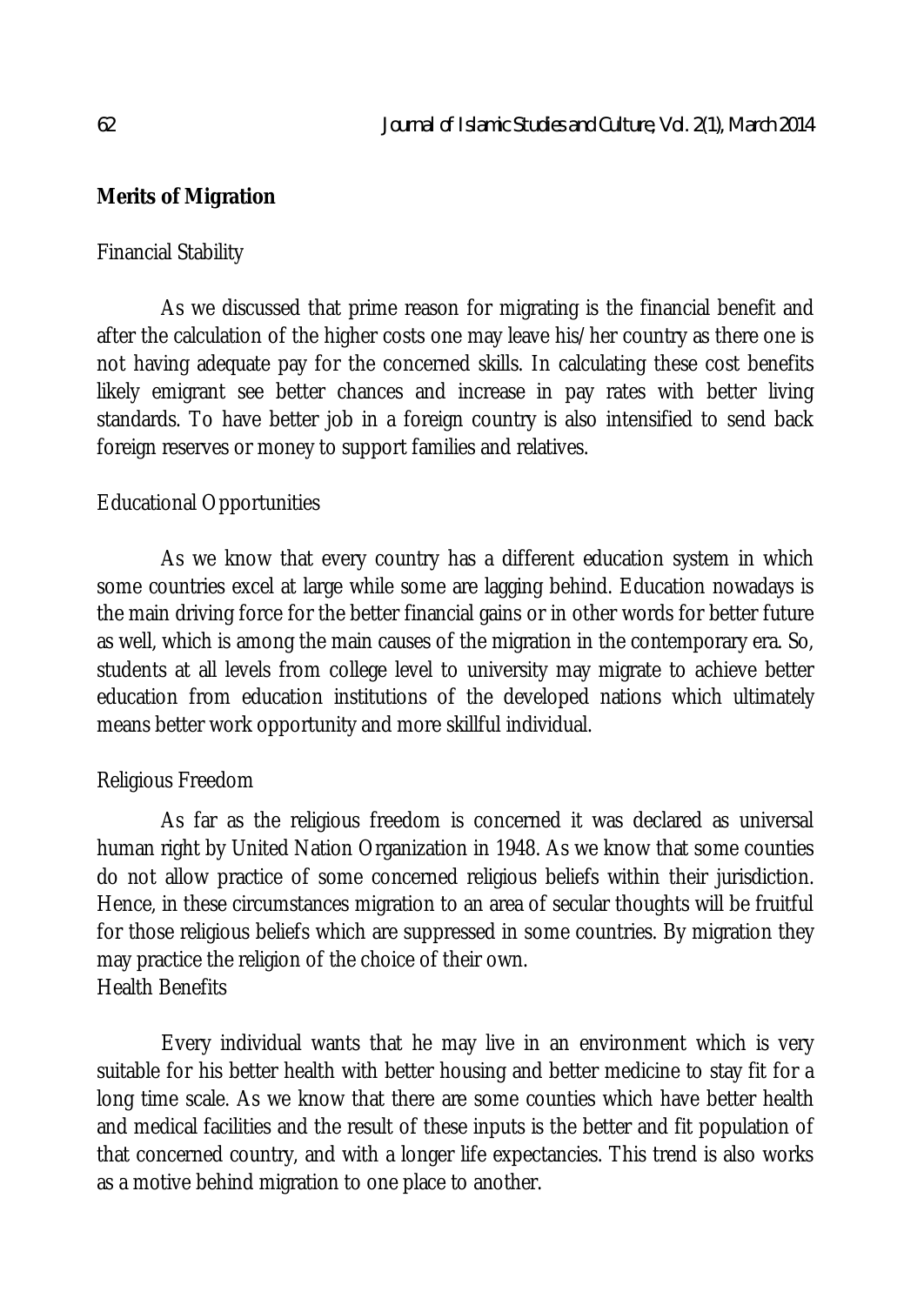#### **Demerits of Migration**

#### Brain Drain

This is the world known phenomenon as financially strong countries accept large number of skilled and professional immigrants as per their needs, to fill the gap among their own citizens by offering bright future and fringe benefits. In doing so, they create a vacuum in the sender counties of the skills and talented manpower. Poor counties suffer by this emptiness of manpower and remained under direct control of the developed nations. It may be termed as negative trend on behalf of the developed nations as they attract the best and brightest from other countries, which causes a brain drain from within,rather to improve the quality of its own skilled oriented programs, it compensates by importing workers from abroad hence neglected lack of uneducated and unskilled populace.

#### **Demographics**

Migrants tend to be disproportionately young and productive. By leaving their home countries, they may cause a demographic crisis in which a shrinking population of young people must support a growing population of retired people. The crisis can feed upon itself, causing even more young people to migrate and worsening the situation for all who remain.

#### Racism

The idea of a "melting pot" society is a rich, harmonious multicultural fabric of many peoples from many lands. Unfortunately, discrimination can result from a large influx of foreign people.

No matter how ethical or intelligent an immigrant may be, native inhabitants may accuse him of "stealing their jobs." On the contrary, the migrant may face higher hurdles in finding employment due to discrimination and the difficulties of adjustingin a foreign culture and environment. And if a migrant becomes downtrodden, then the native invokes the other typical complaint: The immigrant must be a criminal.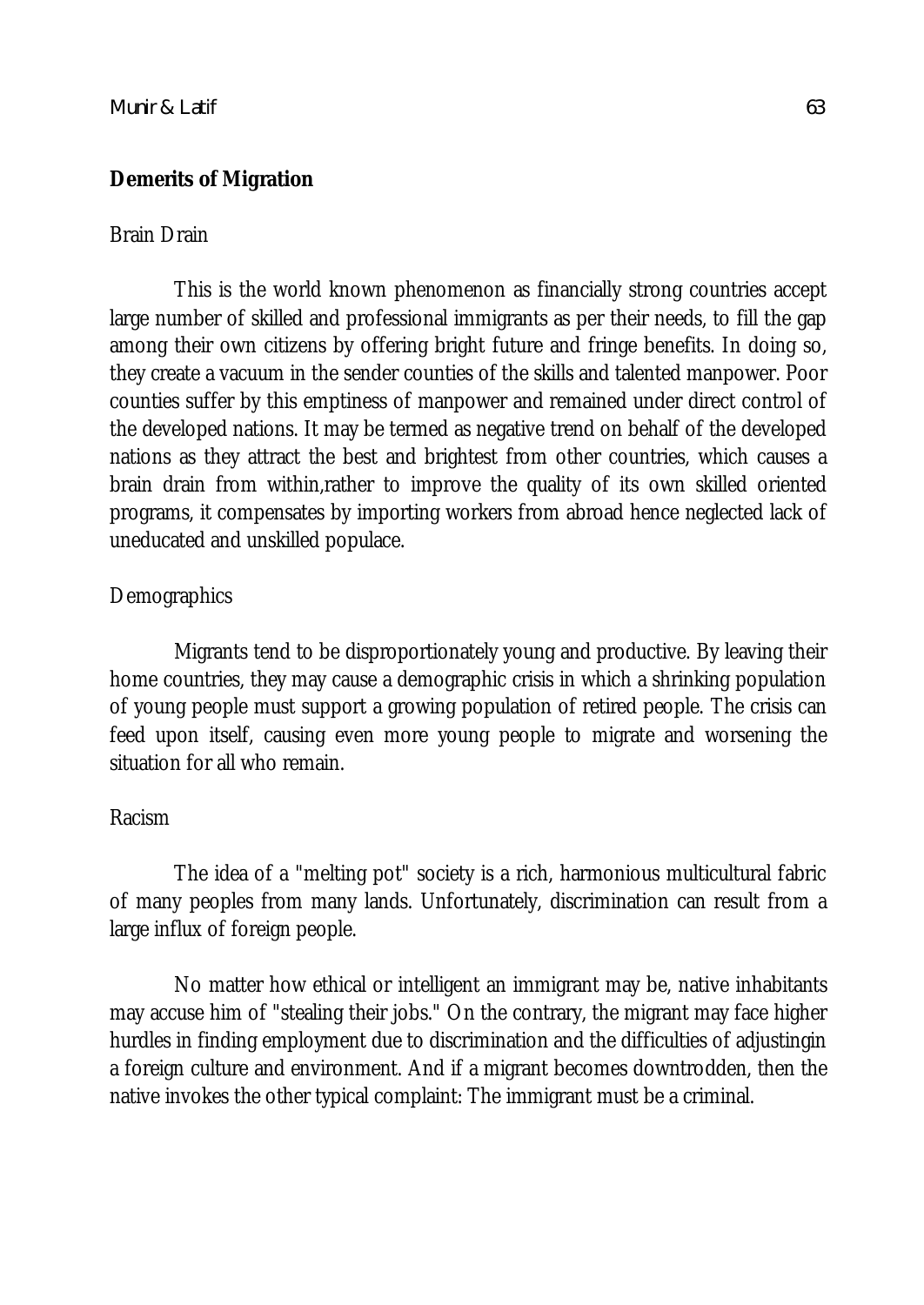## Familiarity

Leaving home may be necessary but sad. You may no longer visit certain friends and family. Holidays and other traditions may not be observed in a new land. Inhabitants may speak a different language. Even certain features of everyday life such as cuisine and entertainment will not be the same. While some may embrace the novelty of a new culture, others will find certain aspects to be alienating.

## **Building of Partnership**

### Capacity Building

Inspite of the developments in the contemporary world, some countries have made policies and guidelines for the migration with concerned code of conduct. It is pertinent of mention here that it requires multidimensional aspects in it, and people and governments are required to have cemented efforts including financial assistance to properly manage this.

Inter-State Consultation and Cooperation

In the past we can witness that states have tried unilateral efforts to deal migration, which include a number of bilateral agreements also but they only work no good.

And now all the states have recognize that they cannot effectively cope the migration on unilateral or bilateral level, rather they are required to have a multilateral approach.

However in some instances bilateral measures are very fruitful(like exchange of labor and addressing border issues of migration) but to deal international migration on such a large scale multidimensional areas of concern should be more effective. Developing Multi-Stakeholder Dialogue on Migration Issues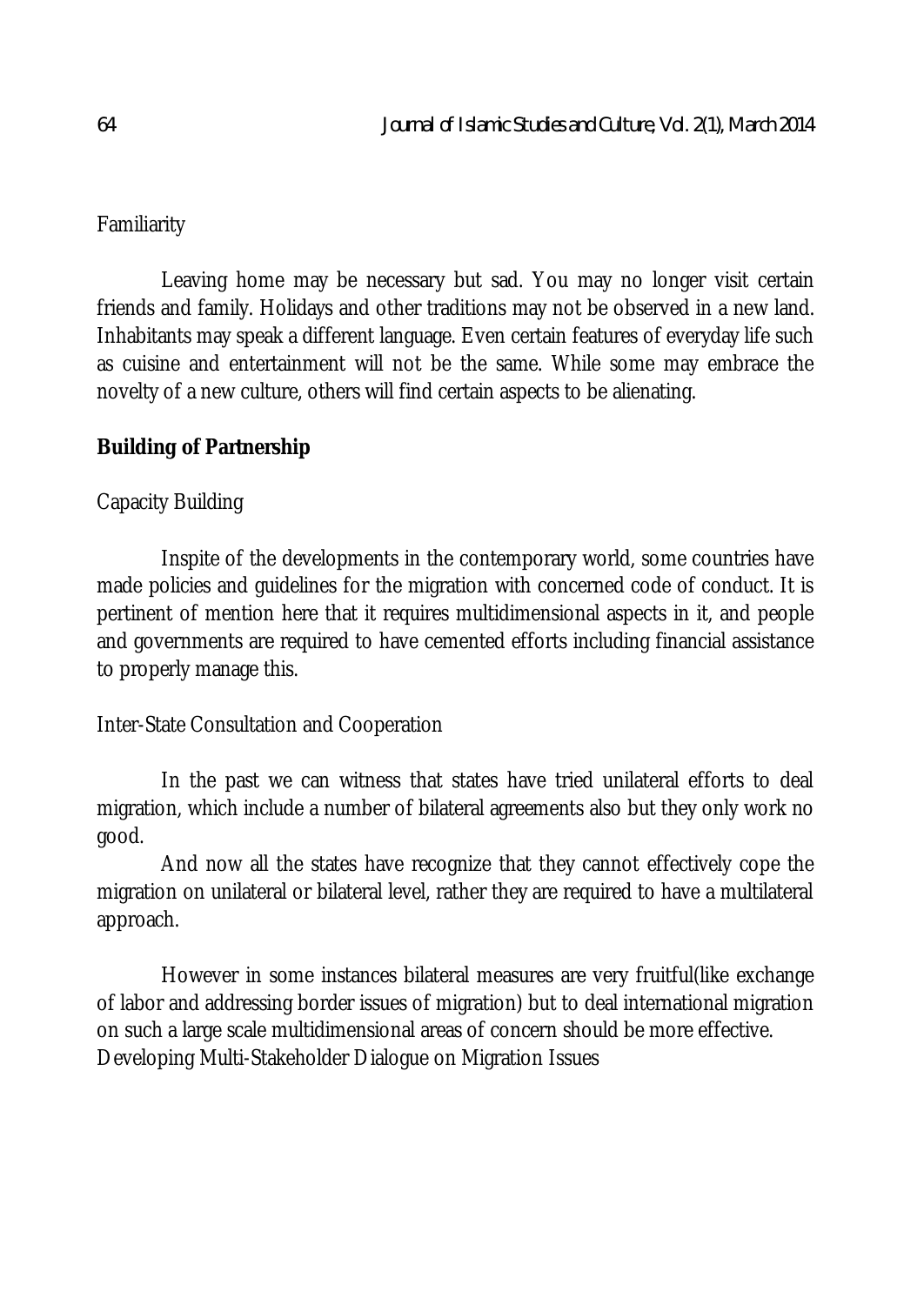Migration is not only a concern for governments but other stakeholder should also be included to address this issue. So, there is a need to take on board the nongovernment stakeholder, which includes, civil society and private sector, and their voice should be heard to address the migration issues.

Inter-agency Consultation and Cooperation

At both the state and international levels, there should be increased consultation and cooperation among the agencies to see what their expertise are, for an effective and rational way to address different areas related to international migration.

### **Conclusion**

Migration and development goes hand to hand in the contemporary world, and there is dire need to highlight the active efforts by all the stakeholders for making this phenomenon happen for all the concerned. For coming this dream true, not only political will including resources is needed but also this requires true commitment to manage migration is needed by doing following steps:

First, step towards this is much wider anddeeper cooperation is needed among the states, both by the host and guest countries. This should be achieved by making national policies and organizations to guide and trained the likely immigrants (more functional organizations like overseas employment corporation etc.).

Secondly, there should be policy planning for every country for the reduction of poverty in the community, which is the basic reason for the migration. There should be policy dialogue and seminars for closer cooperation and policies should be "development-friendly" with main target of stronger development.

Lastly there should be innovation to best utilization of the immigrants for the contribution of development, for this formatting of stock of ideas which worked and which did not, by this data analysis new approaches must be developed.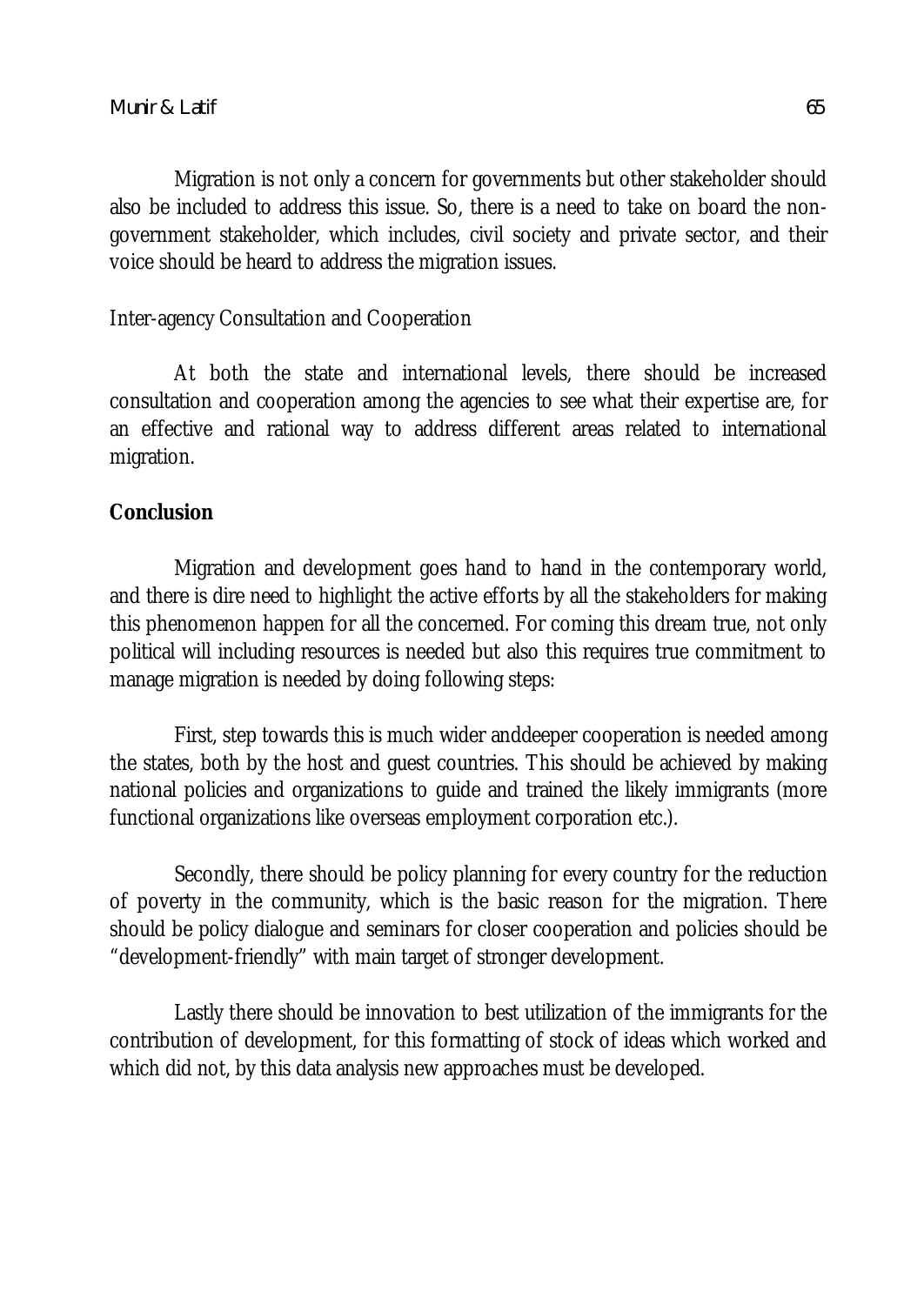But this is not all, more developed and advanced counties should constitute pilot projects for the international community as a whole, for a better world for all, and this can be achieved through mutual good will and by the proper implementations of the policies and guidelines by the international organizations and government levels as well.

Some Facts and Figures Regarding International Migration

According to United Nations Organization fact sheet:

- $\triangleright$  Approximately there were 191 million migrants at the global levelin 2005.
- $\triangleright$  In this estimation around one third of immigrants are from one developing to another developing country, so much so other one third are from developed to a developing country, that makes "South-to-South" migrants equal to "South-to-North" migrants.
- $\triangleright$  In the same study total distribution of all hosting of migrants are, Europe 34%, North America 23%, Asia 28%, Africa 3% and Latin America and others 3% only.
- $\triangleright$  Nearly every six out of ten (about 112 million migrants), reside in high income counties, which are surprisingly 22 developing countries, like, UAE, Kuwait, Qatar, Korea, Brunei and Singapore etc.
- $\triangleright$  Approximately 50% of the migrants are females, but in the case of developed countries they are more than 50%.
- $\triangleright$  In the same study it was revealed that in 72 counties international migration decreased between 1990 and 2005. While 17 nations showed increase of about 75% including USA (15 million), Germany, and Spain (4 million each) etc.
- $\triangleright$  In the same term of fifteen years, both developed and developing countries offered about 35 programs to streamline the status of illegal migrants and by these efforts at least 5.3 million immigrants were regularized.

## **References**

- 1. Abu Salieh, S.A.A. (1996). The Islamic Conception of Migration. *International Migration Review,***30(1):** 37-38. Published by: The Center for Migration Studies of New York, Inc.
- 2. **Al-Nahl**, 16:41<br>3. **An-Nisa**, 4:100
- 3. An-Nisa, 4:100
- 4. An-Nisa, 4:34
- 5. An-Nisa, 4:97